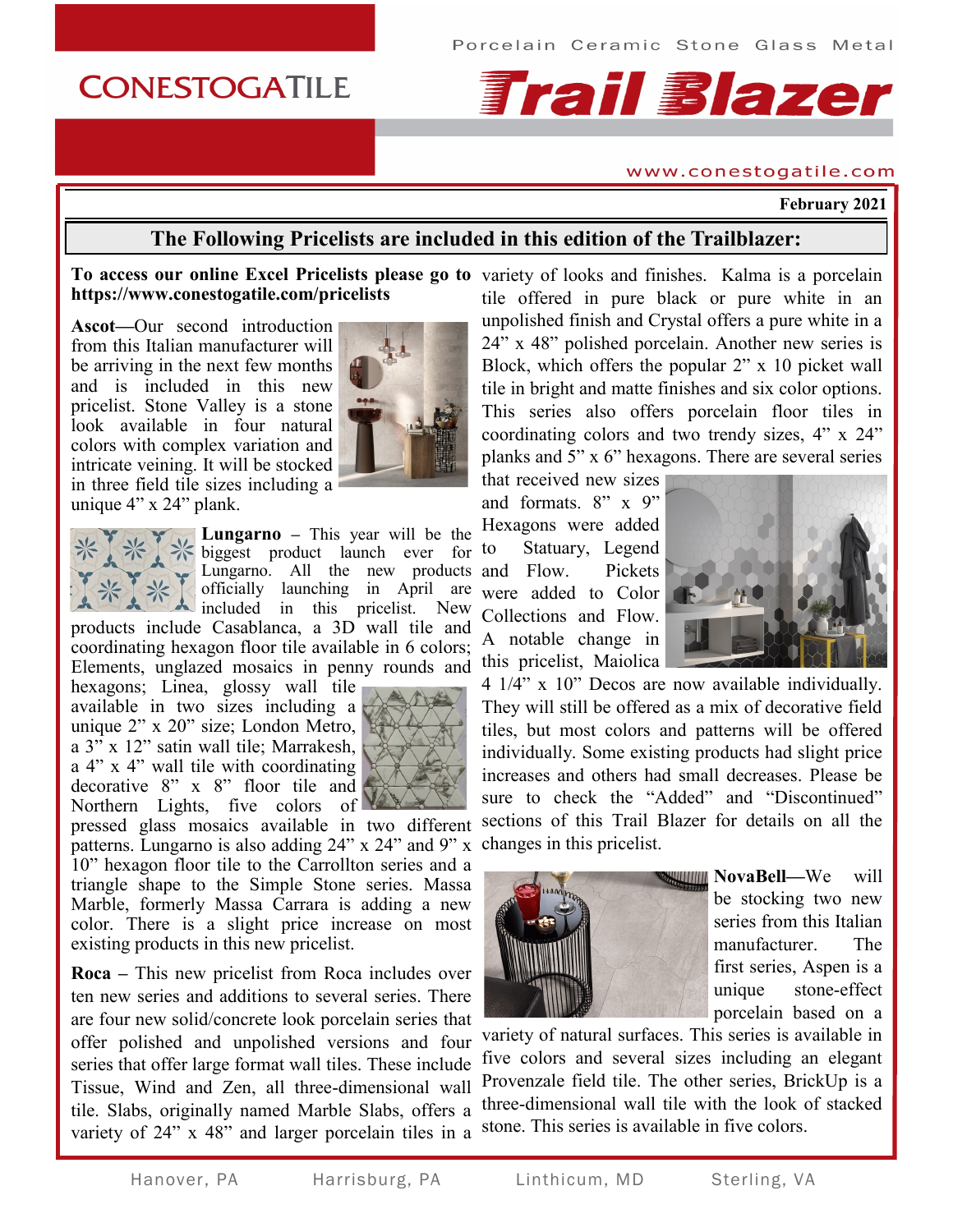# **ADDED**

#### **ROCA**

**Abbey** - Suite Roble 12" x 36" Rectified Field Decorative added.

**Atlas II** - Technical Porcelain.

Bianco Venatino - 35" x 35" Field Tile format added in both Polished and Unpolished surfaces. Unpolished surface added to the 12"  $\bar{x}$  24", 24"  $\bar{x}$  24" and 24"  $\bar{x}$  48" Field Tile formats. Unpolished Mosaic and 3" x 12" Bullnose formats added.

**Block** - Glazed Porcelain & Glazed Ceramic Wall.

- **Casablanca** 8" x 9" Hexagon Field Tile format added and is available in colors Solid Black, Solid Gray and Solid White.
- **CC Mosaics**  1" x 1" Hexagon and 2" x 2" Hexagon added in color Gray (Matte). 1" x 1" Hexagon added in color Black & White Flower (Matte).
- **CC Mosaics Plus+**  2" x 4" Brick Beveled Mosaic added and is available in colors Black(Glossy), Tender Gray (Glossy) and White (Glossy). 2" Dots Mosaic added and is available in colors Black(Matte), Carrara (Matte), Gray (Matte), White (Glossy) and White (Matte).
- **CC Textures**  Color U281 White Ice (Matte) added to the 3" x 6" Beveled Edge Field Tile format.
- **Color Collection**  Colors of the Year added; U725 Deep Blue, U715Olive Green and U723 Soft Blue and are available in select formats.

**Crystal** - Polished Porcelain.

**Dimensions** - Block 6" x 6" Square Field Tile format added and is available in colors Matte Black and Matte White.

**Everglade** - Glazed Porcelain.

**Flow** - 3" x 12" Picket and 8" x 9" Hexagon Field Tile formats added and are available in colors Cosmic Sapphire, Dark Gray, Peacock Green, Tender Gray and White. 3" x 12" S4312 Bullnose format added and is available in colors Dark Gray , Tender Gray and White.

**Kalma** - Color Body Porcelain.

**Legend** - 8" x 9" Hexagon Field Tile format added and is available in colors Arena, Blanco, Graphite and Vison.

- **Liverpool** Glazed Porcelain.
- **Maiolica** 4" x 12" Decorative Field Tiles added.
- **Orion II**  Technical Porcelain.
- **Piasentina** 12" x 24" and 24" x 48" Unpolished Field Tile, 2" x 2" Unpolished Mosaic and 3" x 12" Unpolished Bullnose formats added.
- **Pro**  12" x 24" and 24" x 48" Polished and Unpolished Field Tile formats added.
- **Pro Max**  12" x 24" Unpolished Field Tile format added and is available in all colors. 12" x 24" Non-slip Field Tile format added and is available in colors Cement, Concete and Nude.
- **Rock Art**  The following Mosaic pattens have been added: Carrara Marble 1" x 1" Hexagon, Carrara Marble 1" x 1" Square, Carrara Marble 2" x 2" Hexagon, Carrara Marble Lantern, Carrara Marble Penny Round, Nero Marquina & Thassos Oval, Nero Marquina Square, Thassos Square, Thassos & Nero Marquina Dot, Nero Marquina Hexagon, Thassos Hexagon, Nero Marquina Triangle & Thassos Triangle.
- **Seattle**  Glazed Porcelain.
- **Slabs** (formally known as Slabs) Several Colors and formats added.
- **Soft** Color Graphite added and is available only in the 12" x 24" Field Tile format.
- **Statuario**  35" x 35" Polished and Unpolished Rectified Field Tile formats added. 8" x 9" Hexagon Unpolished Field Tile format.
- **Stone Basel**  16" x 48" Wall Field Tile format added and is available in color Caliza only.
- **Tissue**  Glazed Ceramic Wall.
- **Wind**  Glazed Ceramic Wall.
- **Winter**  Glazed Ceramic Wall.
- **Zen** Glazed Ceramic Wall.

#### **SERENISSIMA**

**Fossil** - Glazed Porcelain **Soap Stone** - Glazed Porcelain

# **DISCONTINUED**

#### **ARC**

**TrueDEK Classic Drains** - CD1220-BS Classic Drain Assembly w/ Brushed Stainless Steel Grid Pattern Grate.

#### **FLORIDA TILE**

**Formations** - Colors 25204 Quartz and 25205 Flint in all formats. 2" x 12" 2520A L2x12 Lava Listello.

**Level 10HDP** - Entire Series.

**Savannah** - 10" x 13" Field Tile, 3" x 10" S43A9 Bullnose and 3" x 3" SN4339 Bullnose Corner in all colors.

#### **LUNGARNO**

**Gypsea** - Entire Series.

### **PASTORELLI**

**Marmi Antichi** - Entire Series. (Discontinued by Pastorelli)

# **ROCA**

**Basel** - Entire Series.

**Bianco Venatino** - 36" x 36" and 36" x 72" Polished Field Tile formats only.

**CC Porcelain** - U278 Bone in all formats. S886 Bullnose, SC886 Bullnose Corner, C833 Cove Base (2" x 1" Dot Mounted) and SC813 Cove Base Outside Corner in all colors except color U277 Sand. However the SC813 Cove Base Outside Corner in color U277 Sand is discontinued as well.